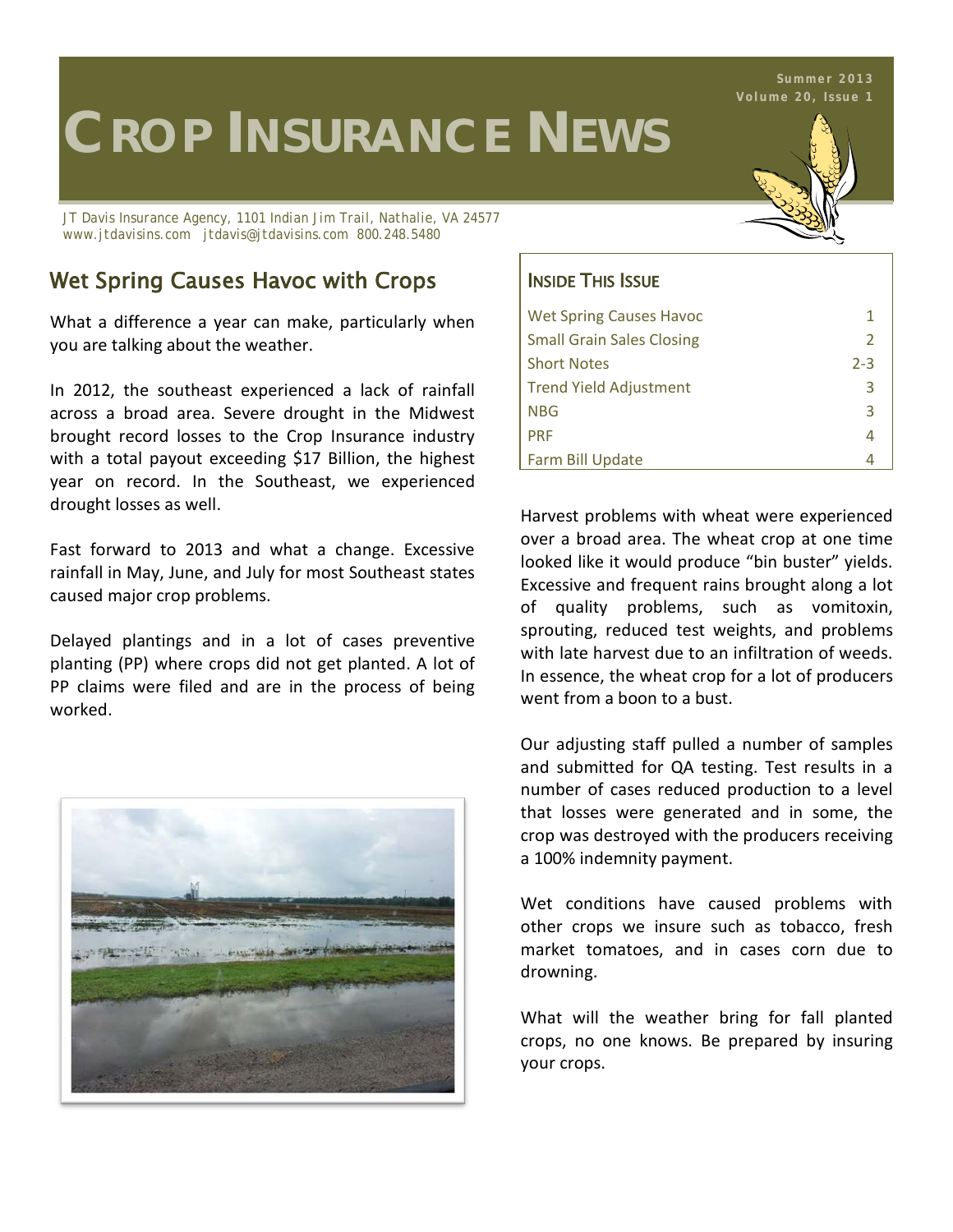### Small Grain Sales Closing

Sales closing for wheat, barley, canola, and oats is just around the corner.

Currently price election for wheat is tracking at \$6.74/bu CBOT. Tracking runs from August 15- September 14. Price election for 2012 was set at \$8.57. Should the price continue to track at \$6.74, this would be a 20% reduction compared to 2012 price election.

One thing this will mean is that your coverage at your current level would be 20% less than in 2013. In order to keep protection at the same level as 2013, you would need to consider raising levels of coverage.

We will soon be creating quotes for carryover insureds. In order to provide you with an accurate quote, we must get your 2013 production data. This is only if you have not filed a claim on all units.

Adding a crop or making any changes must be completed by **September 30**.

#### Acronyms used in this Newsletter

APH- Actual Production History CBOT- Chicago Board of Trade NBG- New Breaking Ground PP- Prevented Plant PRF- Pasture, Rangeland, Forage QA- Quality Adjustment RMA- Risk Management Agency SBI- Substantial Beneficial Interest TA- Trend Adjusted

### Short Notes

#### **Uninsured Acres**

-Production must be reported on these acres as well as production records should be maintained separately from insured acres

#### **Post Harvest Inspection**

**-**Stubble and or stalk inspection required when a loss exists on any type Tobacco

-Stalk inspection required when a loss exists on **Cotton** 

-Required on all Fresh Market Tomatoes after completion of harvest

**Crop Rotation for Flue and Burley Tobacco -**Our agency is diligently working with RMA to provide some relief. We are making progress and have joined forces with the Burley Tobacco Cooperative in Lexington, Kentucky on this effort. The current language being considered is:

"Tobacco will not be insurable on any acreage planted to tobacco in the two (2) previous crops years if a disease indemnity was paid on the FSN which includes such tobacco acreage either of the two (2) previous years."

#### **Website/Facebook page**

**-**Visit us at [www.JTDavisIns.com](http://www.jtdavisins.com/) or our Facebook page for important updates, bulletins, archives of newsletter, and links.

#### **SBI**

**-**Particular emphasis must be put on having the SBI's listed correctly on your policy. An SBI is any entity that has as much as a  $10<sup>%</sup>$  interest in the policy

-New rule for 2014 states that if SBI info is not correct, policy will be VOIDED, very serious. - Particular emphasis should be put on Corporations, LLC's, Partnerships, etc. These type entities change from time to time. You should notify us immediately when a new entity is established or an old entity is changed. This applies to a marital status change as well.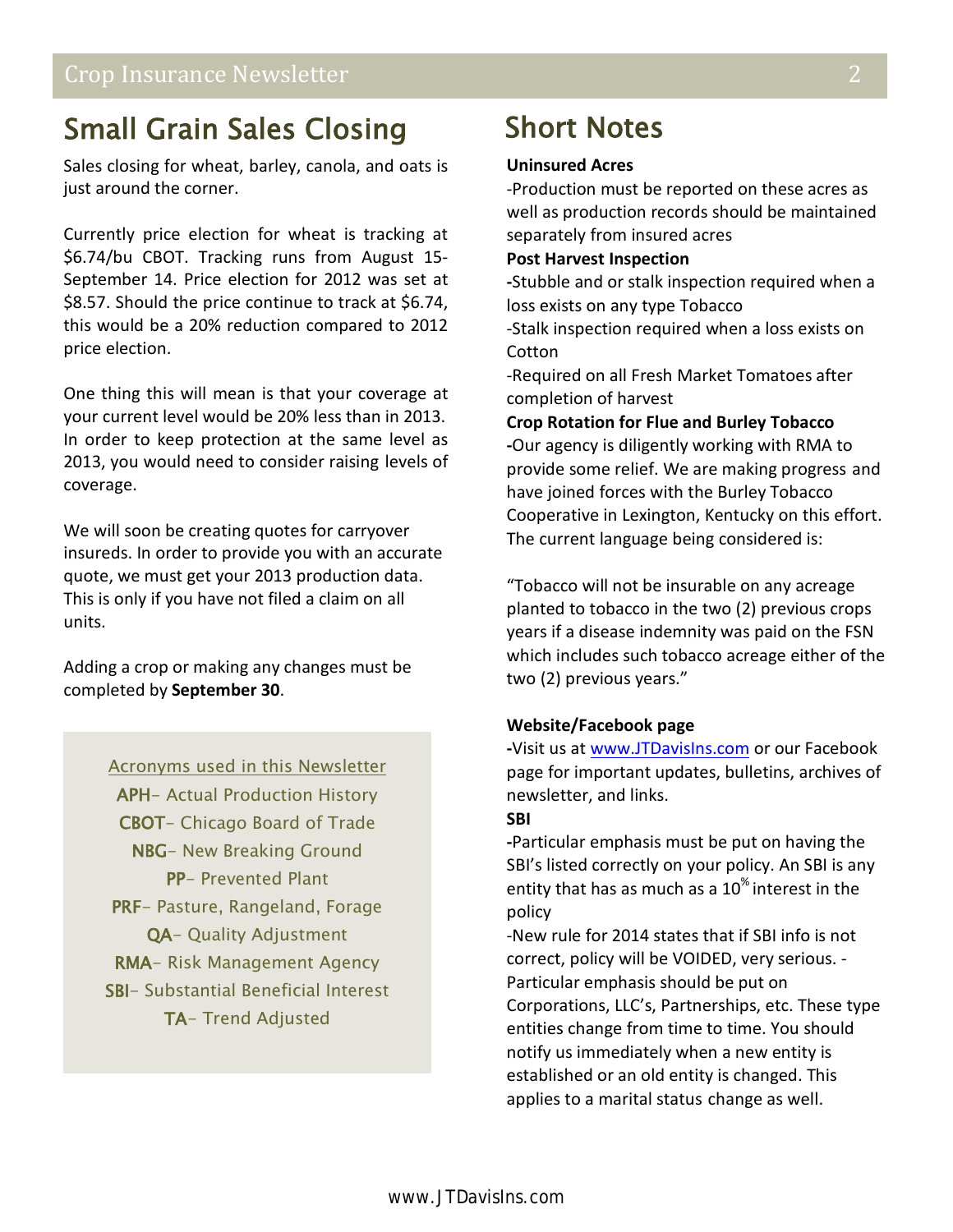### Trend Yield Adjustment

TA will be available in select counties for the 2014 wheat crop year.

Trend adjusted APH adjusts eligible yields in qualifying APH databases to reflect historical increase in yields. Adjustment can go back 12 years. The further you go back in your APH database, the more your actual yield is adjusted upward.

If you are in a county that this pilot program is available, we will run a quote using TA to see if it is beneficial for you and if so to what extent. Using TA may be a way for you to increase your coverage without having to change levels of coverage.

Option must be selected by sales closing, September 30.



### New Breaking Ground

If you are putting land into crop production that has not been planted and harvested in at least 1 of the 3 previous years, this land is deemed by RMA as "New Breaking." NBG has been covered more extensively in a prior newsletter. You can view all our archived newsletters on our website [www.JTDavisIns.com](http://www.jtdavisins.com/) .

You can insure through a written agreement, which requires certain documentation to be filed no later than acreage reporting. **If you do not insure through a written agreement, these acres will not be insurable for the applicable crop year.** Acreage report deadline is **12/15** for TN, WV, and OH; **1/15** for VA, NC, SC.

Planning one year ahead by planting a crop that requires low input costs or having someone else plant a crop on land that is classified as NBG will make that land available for coverage the following year using the higher of your simple average of all your farms or the variable T-yield, whichever is higher. It is too late to apply this thought process for the 2013 crop year as anything planted this fall is classified as a 2014 crop year.

"Our Business is Keeping You In Business"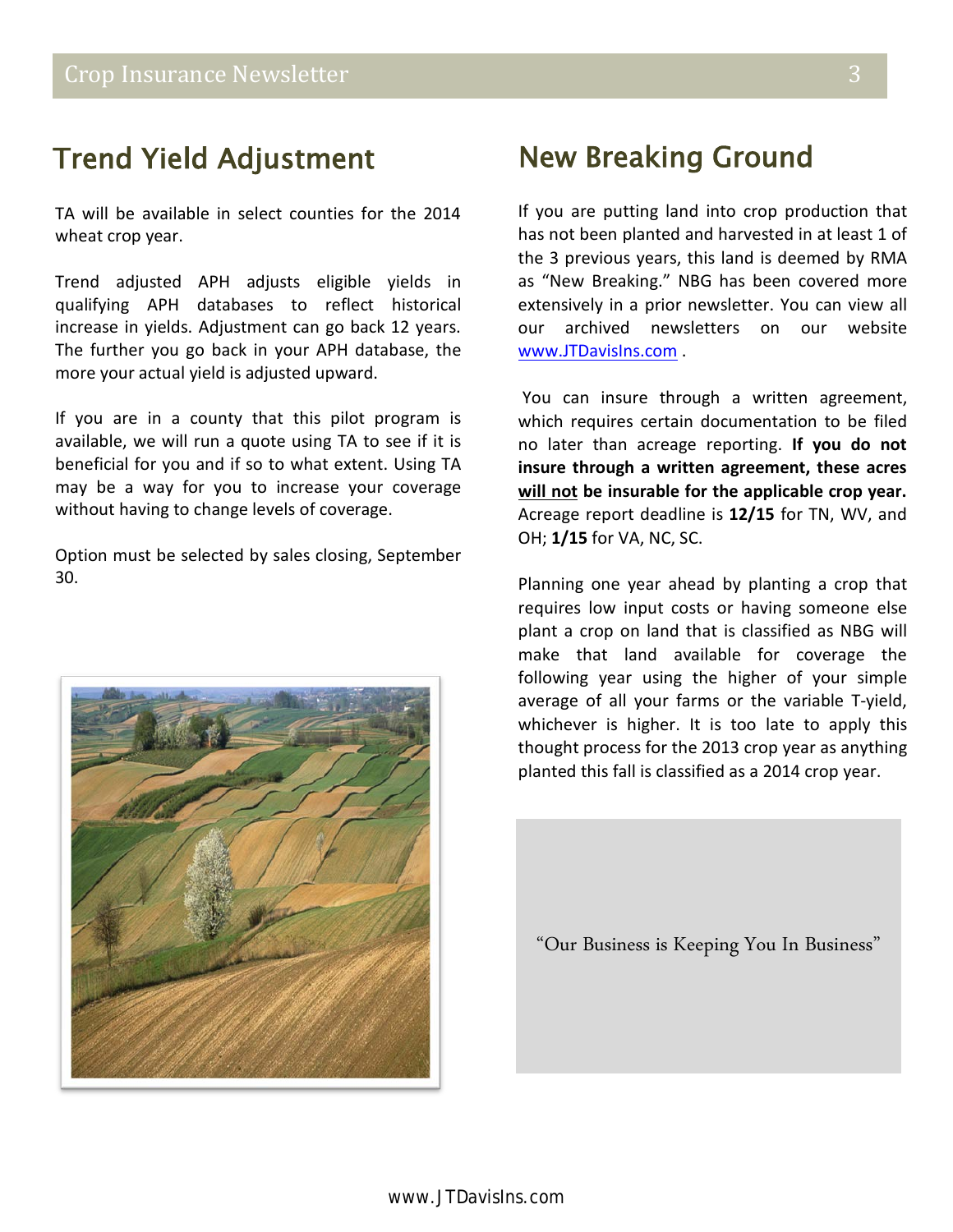### PRF

The PRF program allows you to insure against inadequate rainfall compared to historical data which goes back to 1948.

A producer choosing the 90% level of coverage will trigger a loss if rainfall, in a particular interval chosen, is 10% below normal.

A summary of the policies we wrote in 2012 shows that, on average, \$1.70 return was realized for each \$1.00 invested.

2013 results were more mixed as this year's rainfall has been above average and significantly above average in most areas. However, losses were generated in the earlier part of the year. Moreover, we have four more months left in the crop year.

A fact sheet further explaining this program is in another section of the newsletter.





Carryover insureds will receive an acreage report form with maps to mark as to what acreage you want to insure for the 2014 crop year. Acreage reports are due by November 15.

Sales closing for new insured to enroll is November 15, 2013. Should carryover insureds want to make a change, they must do so by the same date.

## Farm Bill Update

Well, Congress left for the entire month of August for a recess without passing a Farm Bill.

Will a Farm Bill be passed before the next fiscal year which starts October 1? Who knows as there is so much wrangling on the House side.

The good thing is Crop Insurance will continue regardless, as it is a separate Title under the Farm Bill.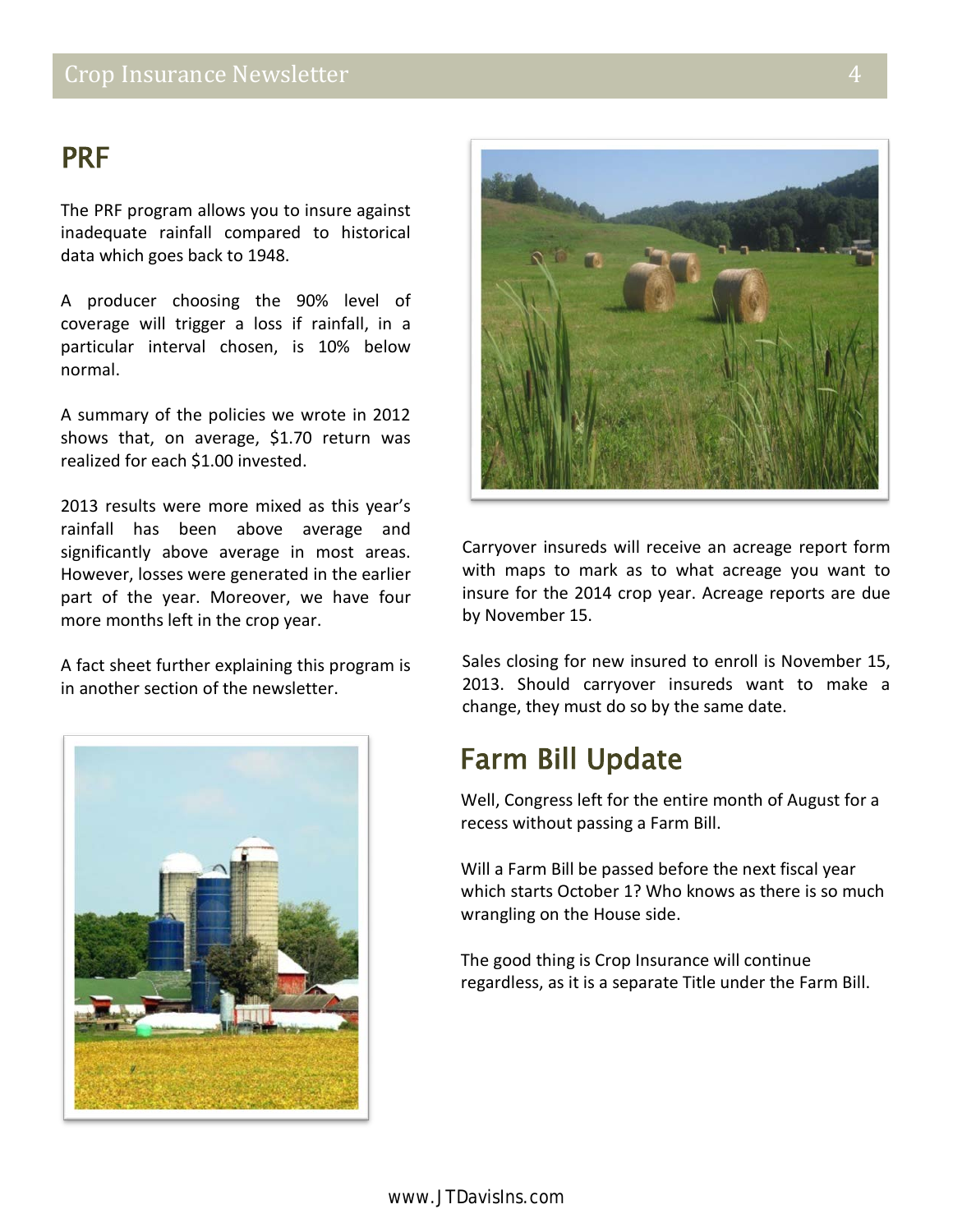

### *WHY SHOULD I INSURE MY PASTURE & HAYLAND?*

- Good Risk Management
	- ■Keep plans on track (maintain herd size)
	- ■Government pays up to 59% of your premium
	- ■Tax Deductible
	- ■Affordable cost
		- ■Tailor your coverage to "fit your pocketbook"
- Satisfies linkage at FSA
	- Disaster program for hayland
- Livestock Forage program for pasture
	- Eliminates requirement for NAP ■\$500/pasture and hayland
- The program has paid out \$494,968,965 since introduced in 2007
	- "The Program Works"

#### *PRF POLICY DETAILS*

■ Provides protection when rainfall is below normal as determined by coverage level you choose. You can trigger a loss if rainfall falls below 10% of normal.

■ You must allocate a percentage of your total insured acres-your total risk-for a given type, grid and share into at least 2-month time periods called Index Intervals. You may choose from eleven Index Intervals.

- How to select an interval
- What months are most critical for rainfall to produce forage?

■ You must elect to insure grazing land or hay land. Different county base values apply to each type.

■ You select a Protection Factor with a value between 60 and 150 percent of the County Base Value. This further customizes your coverage.

■ You choose a coverage level of 70, 75, 80, 85, or 90.

■ You can choose to insure only the acres important to your grazing program or hay operation.

■ Sales closing - November 15<sup>th</sup> 2013 Acreage reporting - November  $15^{\text{th}}$  2013<br>Premium billing - September  $1^{\text{st}}$  2014 September 1st 2014